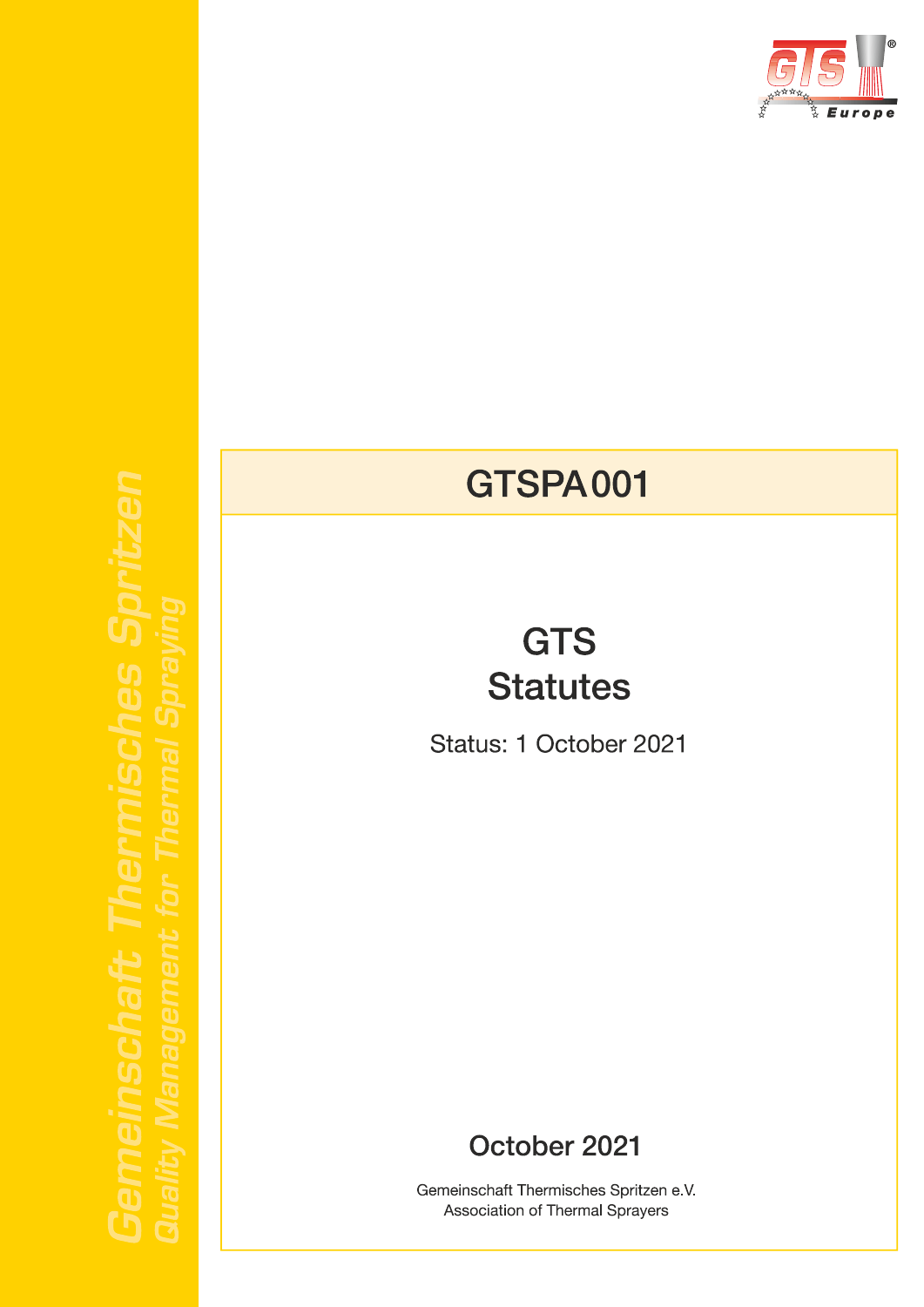#### **GTS Statutes GTSPA001**

First edition: June 16, 1994 Status of this issue: October 1, 2021 Print date: December 14, 2021



Gemeinschaft Thermisches Spritzen e.V. (Association of Thermal Sprayers) c/o Linde AG, Linde Gases Division Carl-von-Linde-Str. 25 85716 Unterschleissheim, Germany

Telefon: +49 89 31001 5546 +49 89 31001 5364 Fax: E-Mail: info@gts-ev.de Internet: www.gts-ev.de

Eingetragen beim / Registered at: Amtsgericht München, Registergericht: VR 14203 (22. Sept. 1994)

© 2021 GTS e.V. · Alle Rechte vorbehalten / All rights reserved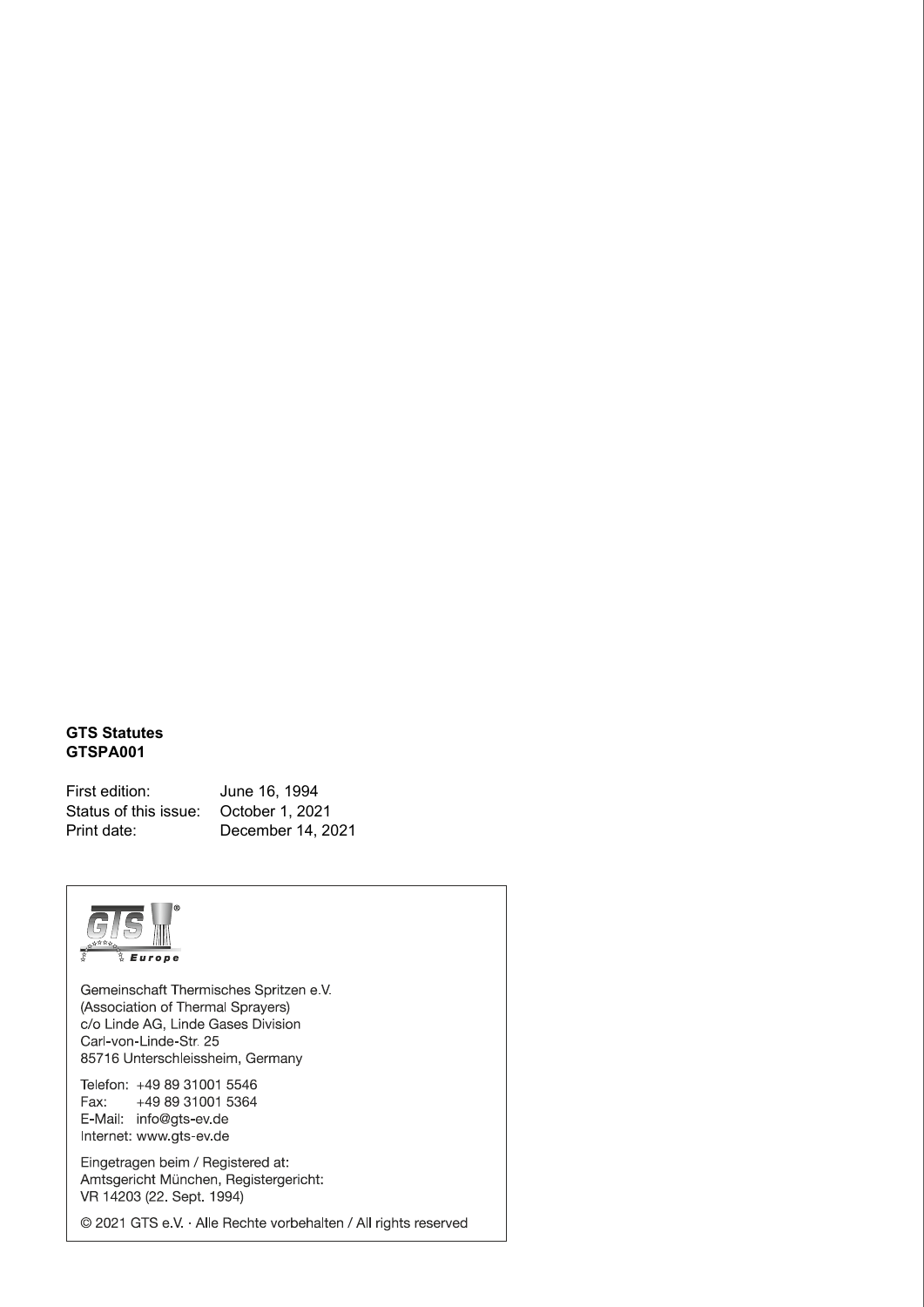

### **Contents**

| $\mathbf{1}$     |                                                                                  |  |
|------------------|----------------------------------------------------------------------------------|--|
| $\mathbf 2$      |                                                                                  |  |
| 3                |                                                                                  |  |
| 4                |                                                                                  |  |
| 5                |                                                                                  |  |
| 6                |                                                                                  |  |
| $\overline{7}$   |                                                                                  |  |
| 8                |                                                                                  |  |
| 9                |                                                                                  |  |
| 10               |                                                                                  |  |
| 11               |                                                                                  |  |
| 12 <sup>12</sup> |                                                                                  |  |
| 13               |                                                                                  |  |
| 14               |                                                                                  |  |
| 15 <sub>1</sub>  | Dissolution of the Association and Accumulation of the Association's Property  9 |  |
|                  |                                                                                  |  |

| Title:<br>Paper no. | GTSPA001<br><b>GTS</b><br>` Statutes | ·ıle: | EN.docx<br>2110<br>2112<br>. .<br>$\overline{\phantom{a}}$<br>-- |
|---------------------|--------------------------------------|-------|------------------------------------------------------------------|
| Status:             | 0.2021                               |       | $\sim$                                                           |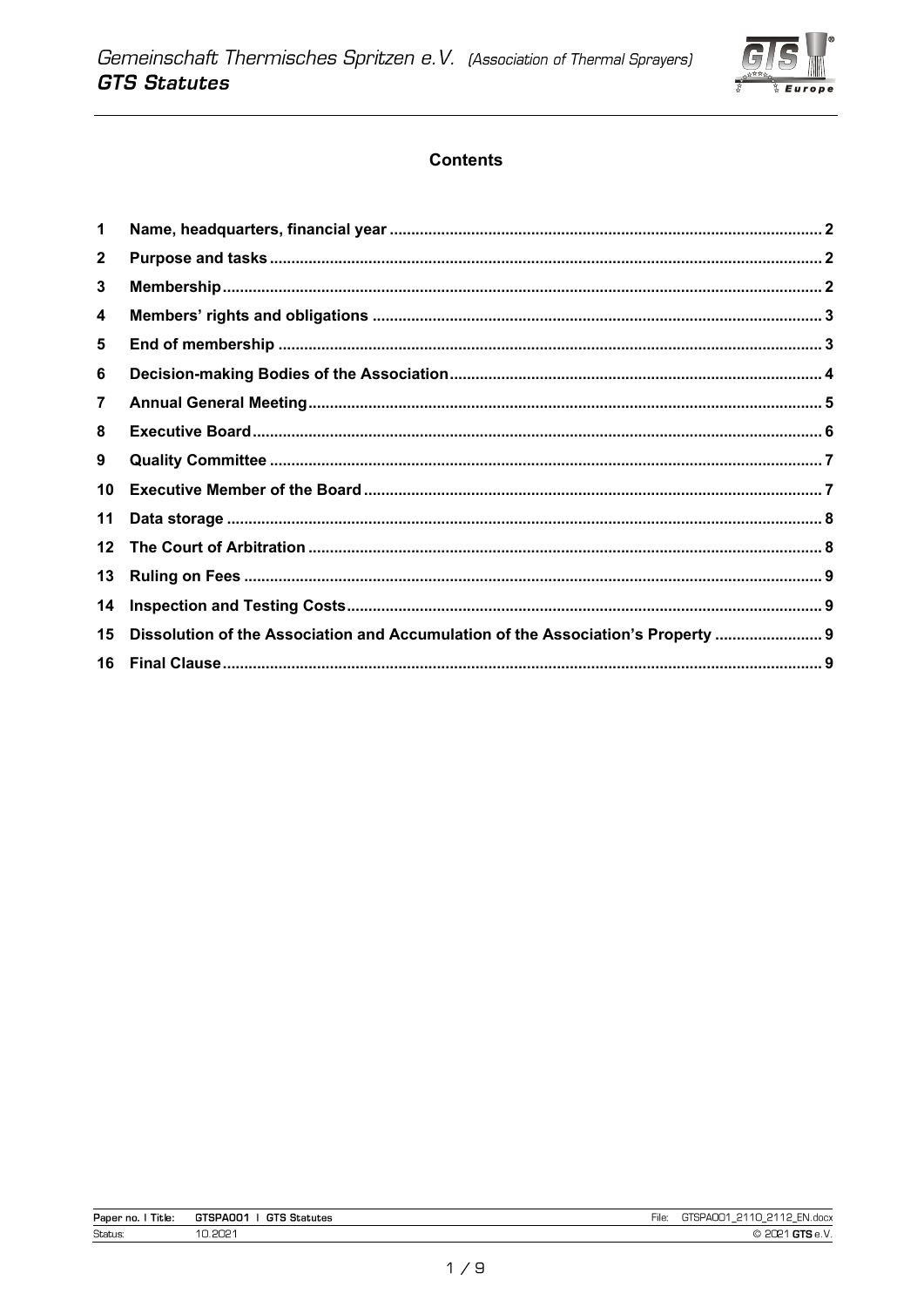

#### <span id="page-3-0"></span>**1 Name, headquarters, financial year**

- 1.1 The association is a group formed from the industrial, trade and research sector specialising in the field Thermal Spraying and bears the name "Gemeinschaft Thermisches Spritzen" (in short "GTS"). The association is registered with the official register of societies and associations at the Munich county court.
- 1.2 Headquarters and court of jurisdiction as well as place where contract is to be fulfilled in case of claims relating to the statutes is Munich.
- 1.3 Financial year is the calendar year.

#### <span id="page-3-1"></span>**2 Purpose and tasks**

- 2.1 The association has the following purpose:
- 2.1.1 to assure the quality of thermal spray coatings produced with the processes in accordance with the prevailing standard, and
- 2.1.2 to identify, by way of the GTS certificate, companies, plants, departments which conduct thermal spraying and thereby comply with GTS guidelines, and
- 2.1.3 to promote thermal spray technology, in particular by way of
	- joint advertising activities,
	- joint public relations activities to facilitate a more widespread application of Thermal Spraying,
	- specialist events such as colloquia, exhibitions, seminars, training programmes, etc.
- 2.2 To this end the association has the task of
- 2.2.1 creating GTS Quality Management Guidelines together with GTS implementation requirements,
- 2.2.2 monitoring the compliance of GTS certificate holders with the GTS Quality Management Guidelines (GTSPA003),
- 2.2.3 to oblige GTS certificate holders to only market thermal spray coatings produced in accordance with the GTS guidelines. The accompanying documents may bear the GTS certificate stamp.
- 2.3 It is not the aim of the association to make a profit.

#### <span id="page-3-2"></span>**3 Membership**

- 3.1 Membership in the association can be acquired by:
- 3.1.1 Any business in the industrial and trade sector no matter what legal status which, by way of Thermal Spraying, applies coatings to finished or semi-finished parts or products. In this case, an "active" membership is binding.
- 3.1.2 Any business, institution or individual who does not fulfil the requirements in paragraph 3.1.1 can become a sponsoring member.

| Paper no.<br>Title: | GTSPA001 I<br><b>GTS Statutes</b> | File: | GTSPA001 2110 2112 EN.docx |
|---------------------|-----------------------------------|-------|----------------------------|
| Status:             | 10.2021                           |       | 2021 GTS e.V.<br>$\sim$    |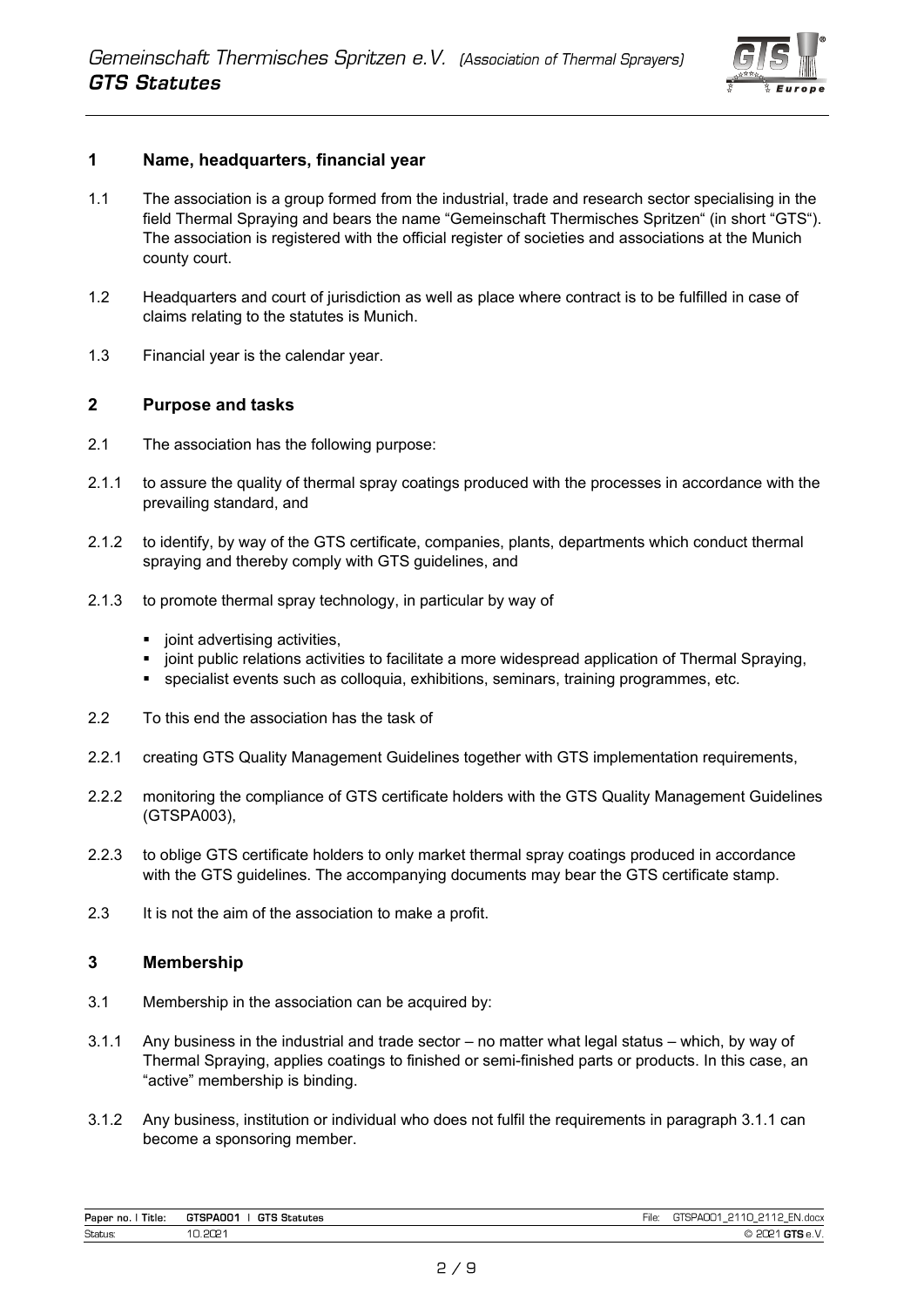

- 3.1.3 Persons who have rendered outstanding services to GTS or Thermal Spraying can be awarded honorary membership by the Executive Board.
- 3.1.4 Institutes, research facilities and R&D departments involved with coating and process development in the field of Thermal Spraying can also acquire active membership in accordance with 3.1.1.
- 3.2 Membership applications must be addressed in writing to the office of the Thermal Spraying Association (GTS). Applicants are obliged to acknowledge the statutes and to comply with their regulations.
- 3.3 The Executive Board rules on applications. If an application is rejected, the applicant may lodge a complaint with the Quality Committee within 4 weeks of receiving notification. Should the complaint be dismissed, the member lodging the complaint may contact a court of arbitration within 4 weeks of receiving notification. Grounds for the rejection of an application and the dismissal of a complaint must be given.

#### <span id="page-4-0"></span>**4 Members' rights and obligations**

- 4.1 The association provides its members support in all matters concerning quality assurance. Members according to paragraphs 3.1.1 and 3.1.4 are entitled and obliged to obtain the "GTS Thermal Spray Certificate".
- 4.2 A member can transfer rights deriving from GTS membership to a legal successor only. The transfer of rights must be approved by the Executive Board. The Executive Board shall also determine the nature of the transfer.
- 4.3 Members are obliged to:
- 4.3.1 promote the purpose of the association,
- 4.3.2 apply for the conferment of the GTS certificate within a period of 6 months after acquiring membership pursuant to paragraph 3.1.1 or 3.1.4,
- 4.3.3 comply with the entire regulations of the statutes as well as decisions made, in accordance with the statutes, by the various decision-making bodies of the association,
- 4.3.4 pay membership fees or costs punctually to the association in accordance with paragraph 12.
- 4.4 GTS certificate holders are themselves responsible for the quality of their products. Liability on the part of "GTS", its decision-making bodies or representatives is impossible.

#### <span id="page-4-1"></span>**5 End of membership**

- 5.1 Membership ends with:
- 5.1.1 withdrawal,
- 5.1.2 expulsion,
- 5.1.3 death of member,

| Paper no.<br>Title: | <b>GTS Statutes</b><br><b>STSPA001</b> | $-$<br>File | EN.docx<br>0110<br>2110<br>GTSPAC<br>╯<br>$\overline{\phantom{a}}$<br>$\sim$<br>$-$ |
|---------------------|----------------------------------------|-------------|-------------------------------------------------------------------------------------|
| <b>Status</b>       | non.<br>∼<br>.                         |             | $\sim$<br>.<br>_____                                                                |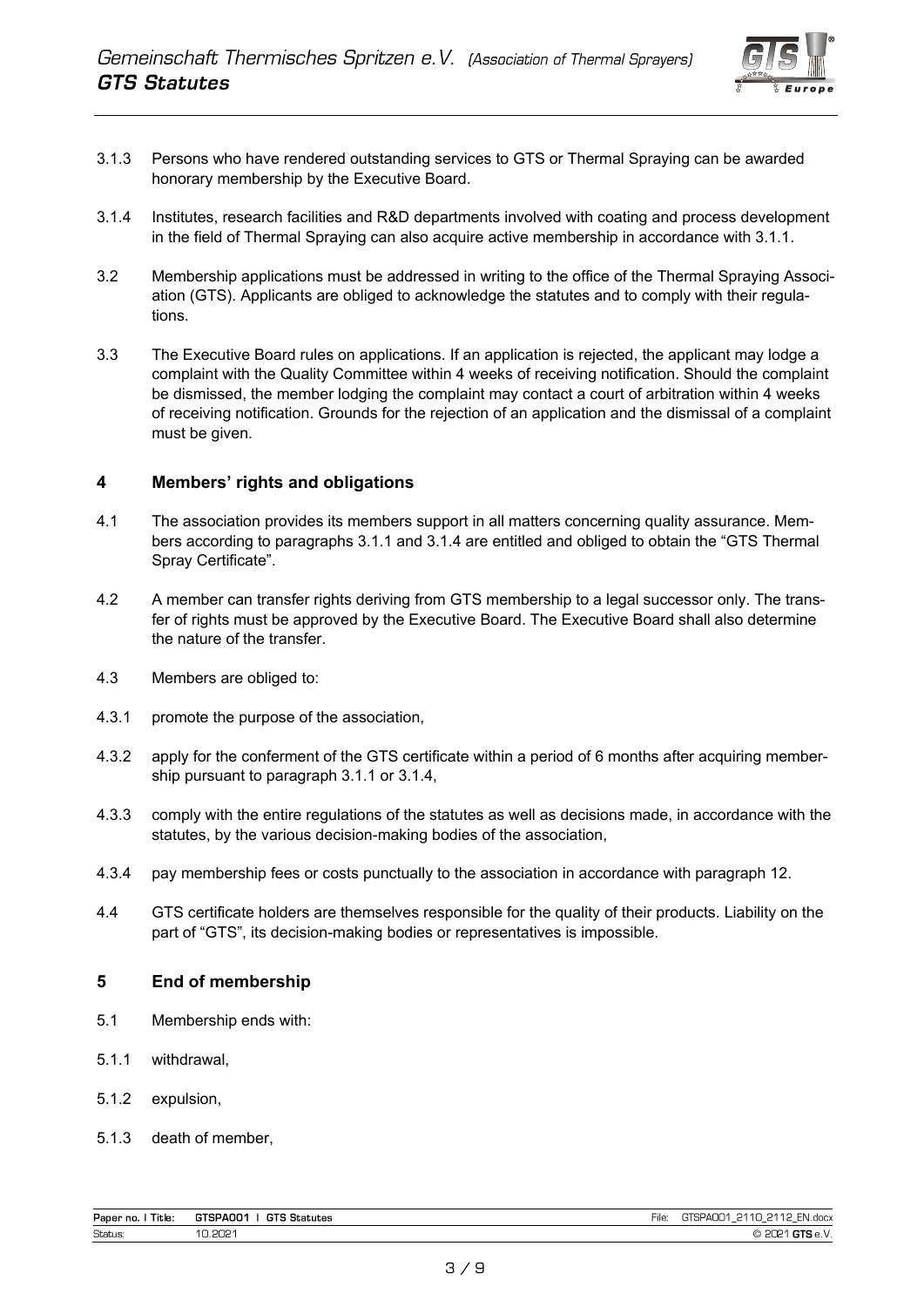

- 5.1.4 liquidation,
- 5.1.5 file for bankruptcy by member,
- 5.1.6 dissolution of the association.
- 5.2 Withdrawal can only be declared in a written form with a cancellation period of 3 months to the end of the quarter.
- 5.3 The Executive Board can expel a member by unanimous vote if:
- 5.3.1 a justified claim for expulsion has been filed by a GTS member,
- 5.3.2 the conditions in paragraph 3 are no longer fulfilled,
- 5.3.3 the company concerned does not ultimately pass the initial or recurrent inspection for the obtainment or retainment of the GTS certificate,
- 5.3.4 the member has seriously contravened the GTS statutes including the documents (Papers) derived therefrom,
- 5.3.5 the application for initial inspection to obtain the GTS certificate in accordance with paragraph 4.3.2 is not submitted within 6 months,
- 5.3.6 the recurrent inspection to retain the GTS certificate in accordance with paragraph 4.3.2 is not carried out within 6 months. An extension may be claimed if special business or operational reasons are given.
- 5.4 The expelled member can lodge a complaint with the Quality Committee within 4 weeks of receiving notification. If the complaint is dismissed, the member lodging the complaint can contact a court of arbitration within 4 weeks of receiving notification. In the event of paragraph 5.3.5 and 5.3.6 the expulsion can only be averted after expiry of the deadline if the member furnishes proof of a new successful initial inspection.
- 5.5 Claims on the part of the association against a member are not affected by withdrawal of membership or expulsion.

#### <span id="page-5-0"></span>**6 Decision-making Bodies of the Association**

- 6.1 The decision-making bodies of the association are:
- 6.1.1 the annual general meeting,
- 6.1.2 the Executive Board,
- 6.1.3 the Quality Committee,
- 6.1.4 the executive member of the board.

| Title:<br>Paper no. . | <b>GTS Statutes</b><br>GTSPANN1 | e | 2110 2112<br>GTSPANN1<br>EN.docx<br>-<br>. .<br>$\sim$ |
|-----------------------|---------------------------------|---|--------------------------------------------------------|
| Status                | 2021<br>$\sim$                  |   | $4$ GTS e.V.<br>noo 4<br>cuc.                          |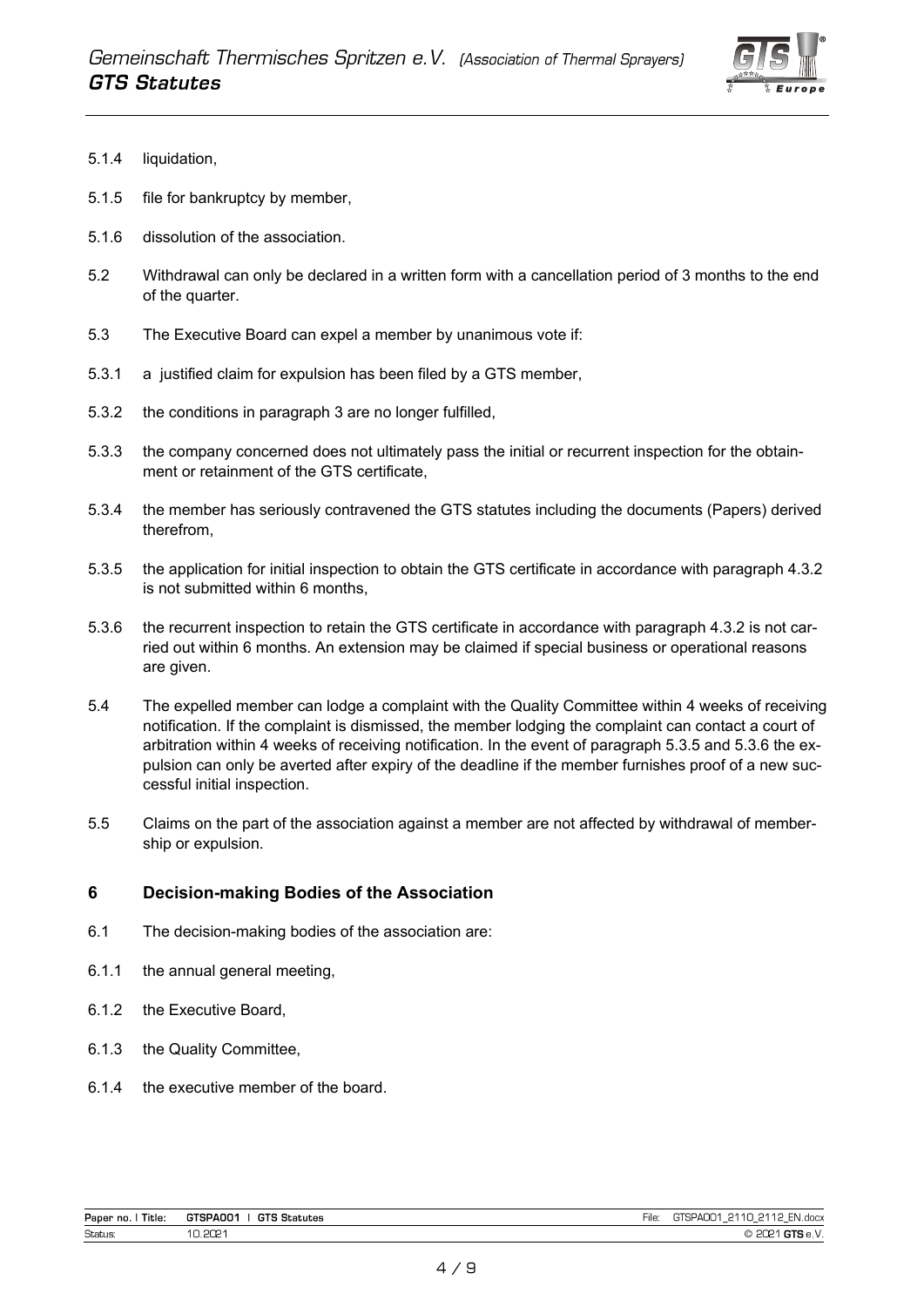

- 6.2 Rights and obligations of the association's decision-making bodies
- 6.2.1 It is the obligation of those belonging to a decision-making body of the association to conduct the business of the association impartially and to treat in strictest confidence internal business and company matters of members imparted to them while fulfilling their responsibilities.
- 6.2.2 The restriction of the rights and obligations of one decision-making body by an other is not permissible.
- 6.2.3 The Executive Board is obliged to run the association in the economic interest of the association.

#### <span id="page-6-0"></span>**7 Annual General Meeting**

- 7.1 The annual general meeting (AGM) is convened at least once a year by the Executive Board via the executive member of the board. It must also be convened when the Executive Board or one third of the members demands this. Invitations and the agenda must be in written form and must be sent out 6 weeks in advance.
- 7.1.1 As a rule, annual general meetings shall be held face to face. In certain cases, it is also possible to conduct a meeting online (virtually), either exclusively or in addition to face-face- meetings. The decision on the type of meeting shall be taken by the Executive Board. Meetings of the association's decision-making bodies and committees other than the AGM may also be conducted as online meetings. The regulations for holding an online meeting (invitation, proxy regulations, ballots) apply accordingly.
- 7.1.2 For online meetings, members who have registered for a meeting shall receive, at least one day prior to the event, a special one-off email valid only for their participation in this online meeting and including the access data required for this purpose. Members are obliged not to make the access data accessible to third parties and to keep it strictly confidential.
- 7.2 Proposals by members to be discussed at the annual general meeting must be submitted in written form at least 8 weeks prior to the date of the meeting.
- 7.3 Proposals which do not appear on the agenda can only be voted on if the majority of the members is in favour of this.
- 7.4 Elections, proposals concerning amendments to the statutes and the dissolution of the association must, without exception, be included in the agenda sent out with the invitation.
- 7.5 Every annual general meeting convened in accordance with the rules has a quorum. Attention must be explicitly drawn to this fact in the invitation.
- 7.6 Every member has a seat and a vote at the annual general meeting. A member can be represented by another authorised person. The authorisation must be in written form. An authorised representative holds a maximum of 3 votes. In the case of online ballots, simultaneous voting is not required.
- 7.7 Decisions require the simple majority of votes of those present and represented. A tied vote counts as rejection. Amendments to the statutes require a two-thirds majority. The dissolution of the association requires a three-quarters majority.

| Paper no.<br>Title: | GTSPA001<br><b>GTS Statutes</b> | $\sim$<br>2112 EN.docx<br>GTSPAOO1<br>211 O<br>⊢ıle.<br>$-$<br>--<br>-- |
|---------------------|---------------------------------|-------------------------------------------------------------------------|
| Status:             | 10.2021                         | $^4$ GTS e.V.<br>COO 4<br>⊵                                             |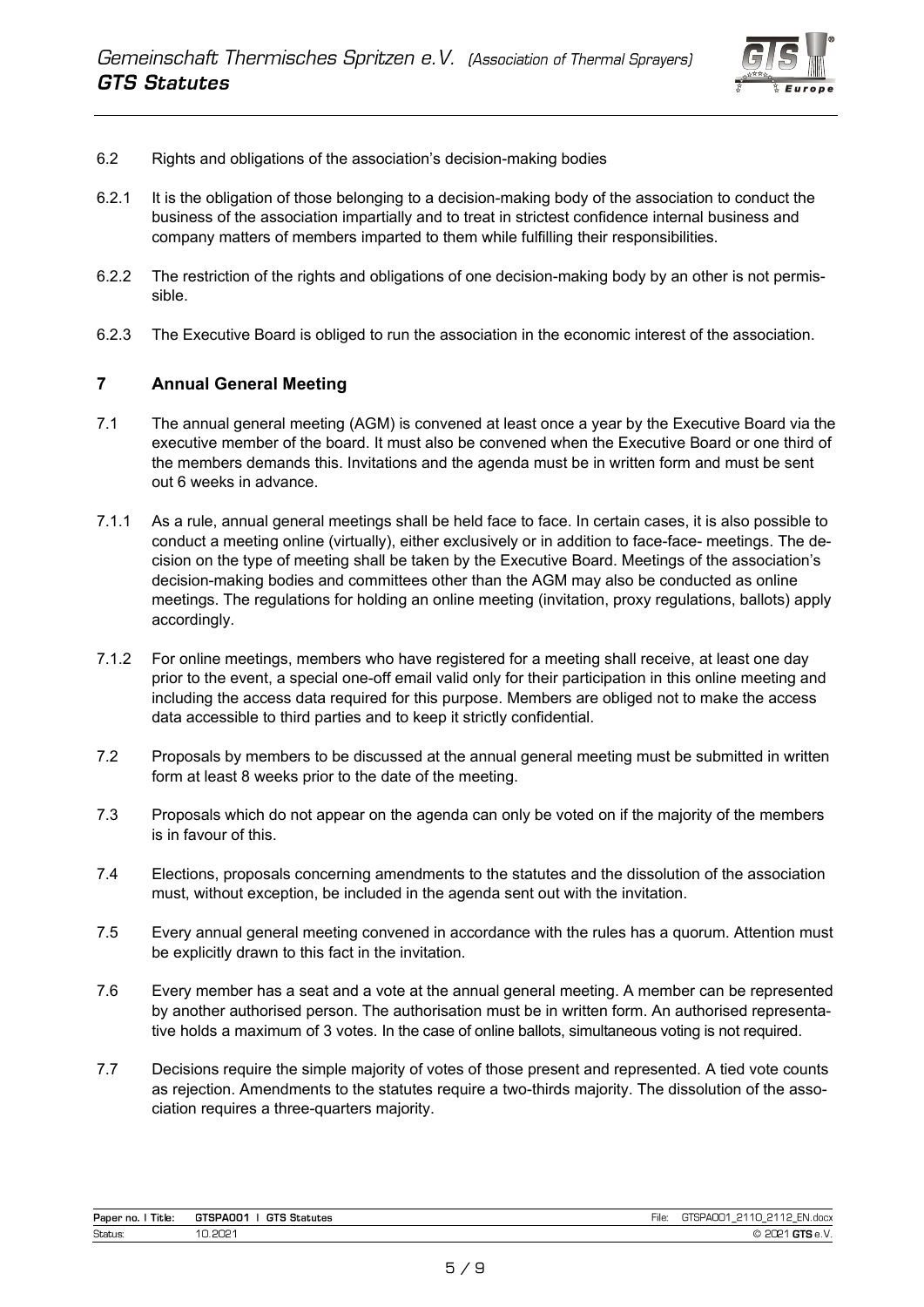

- 7.8 The annual general meeting
- 7.8.1 receives reports from the Executive Board and can negotiate about these,
- 7.8.2 elects the Executive Board every member according to 3.1 is eligible for office,
- 7.8.3 elects the Quality Committee,
- 7.8.4 approves the activities of the Executive Board at the end of the financial year,
- 7.8.5 advises on and approves the annual financial report and the budget for the next financial year,
- 7.8.6 determines changes to membership fees or costs,
- 7.8.7 decides on amendments to the statutes,
- 7.8.8 determines changes to the GTS Quality Management Guidelines,
- 7.8.9 decides on proposals according to these statutes.
- 7.9 The annual general meeting is run by the Executive Board or by a representative authorised by the Executive Board to do so. The minutes of the annual general meeting must be recorded in written form. These minutes must be signed by the chairperson of the meeting and the executive member of the board. The same applies to written agreements.
- 7.10 The minutes of the meeting shall be sent to every member.

#### <span id="page-7-0"></span>**8 Executive Board**

- 8.1 The Executive Board consists of:
	- a) the president
	- b) the  $1<sup>st</sup>$  deputy
	- c) the  $2^{nd}$  deputy
	- $d$ ) the 3<sup>rd</sup> deputy as executive member of the board
	- e) the chairman of the Quality Committee

It makes its decisions based on a simple majority.

- 8.2 The term of office of each member of the Executive Board is two years and lasts until the new election of the Executive Board. Re-election is permissible.
- 8.3 The Executive Board represents the association in court and out of court, although each member of the board is entitled to sole representation. By internal regulation, the 1<sup>st</sup> deputy is only entitled to represent the president should the latter be prevented from fulfilling his/her duties, and likewise, the 2<sup>nd</sup> deputy is only entitled to represent the president and the 1<sup>st</sup> deputy should both be prevented from fulfilling their duties.
- 8.4 The Executive Board unanimously awards and withdraws the GTS certificate on the recommendation of the Quality Committee.

| Paper no.<br>Title: | GTSPA001<br><b>GTS Statutes</b> | $-$<br>-ıle | <b>ENI</b><br>0110<br>2110<br><b>004</b><br>.N.docx<br><b>QDA</b><br>$\sim$<br>--<br>$-$ |
|---------------------|---------------------------------|-------------|------------------------------------------------------------------------------------------|
| Status:             | 2021                            |             | w                                                                                        |
|                     |                                 |             |                                                                                          |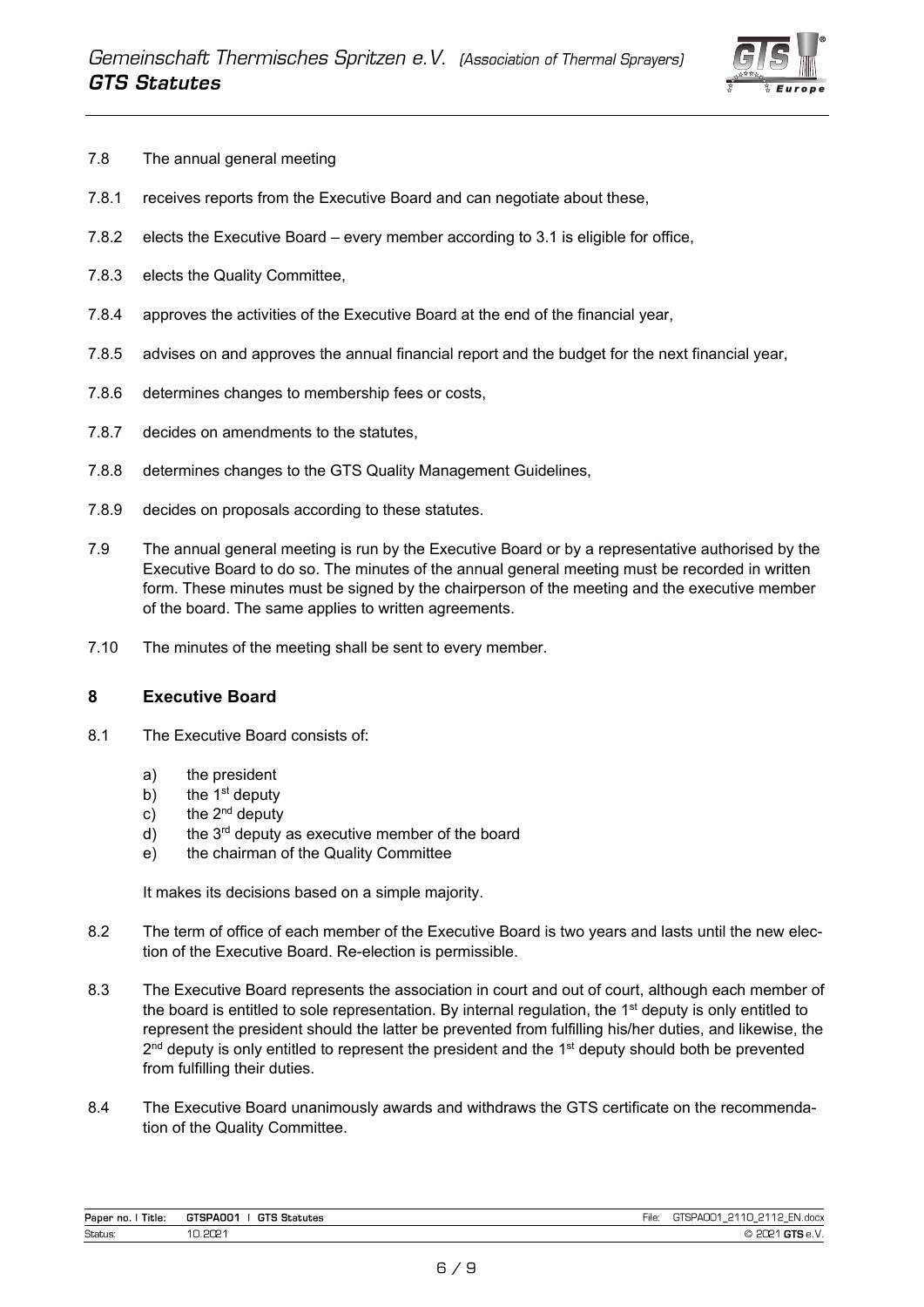

- 8.5 The Executive Board awards honorary GTS membership in accordance with § 3.1.3 to individual persons who have rendered outstanding services to GTS or Thermal Spraying.
- 8.6 On the recommendation of the Quality Committee, the Executive Board appoints independent institutions to carry out inspections and tests according to the GTS Quality Management Guidelines.
- 8.7 The Executive Board fulfils its duties in an honorary capacity.
- 8.8 In matters concerning an Executive Board member's own business/company, this board member is excluded from the decision-making process.

#### <span id="page-8-0"></span>**9 Quality Committee**

- 9.1 The Quality Committee consists of a chairman who must be a member of the association according to 3.1.1, and at least five other members elected at the annual general meeting for a period of two years. Re-election is permissible. In addition, the association's president, the deputy-president and the executive member of the board are members of the Quality Committee.
- 9.2 In addition to members of "GTS", at least one member of an institution appointed to carry out the inspection necessary for the attainment of the GTS certificate must belong to the Quality Committee. This institution is designated by the Executive Board.
- 9.3 The Quality Committee
- 9.3.1 draws up the GTS Quality Management Guidelines and appropriate GTS inspection requirements which the annual general meeting must decide upon.
- 9.3.2 checks applications for the award of the GTS certificate and either recommends that the application be accepted, rejected or postponed. In the event of postponement the Quality Committee informs the applicant of the reasons for this.
- 9.3.3 receives information from the certification authority as to whether GTS certificate holders comply with the GTS Quality Management Guidelines and GTS documents,
- 9.3.4 supports the Executive Board.
- 9.4 Decisions made by the Quality Committee require a simple majority of those present. In matters concerning a committee member's own business, this member is excluded from the advisory process and decision-making process. If, in this case, the chairman is involved, a temporary chairman is appointed by those present. In the event of a tied vote the chairman has the casting vote. Decisions must be recorded in written form. These must be signed by the chairman and the executive member of the board and must be reported to the annual general meeting.
- 9.5 The Quality Committee fulfils its duties in an honorary capacity.

#### <span id="page-8-1"></span>**10 Executive Member of the Board**

10.1 The 3<sup>rd</sup> deputy as executive member of the board is responsible for the impartial execution of the association's general business pursuant to the statutes and the decisions of the various decisionmaking bodies of the association.

| Paper no.<br>ntle <sup>.</sup> | <b>GTS Statutes</b><br><b>TSPAOO1</b> | -lle | <b>FN</b><br>0110<br>۵۸۳۳ ت<br>.<br>docx'.<br>. .<br>.<br>.<br>.<br>--<br>$\overline{\phantom{a}}$ |
|--------------------------------|---------------------------------------|------|----------------------------------------------------------------------------------------------------|
| <b>Status</b>                  | י מרוח ה'<br>--<br>___                |      | <br>.<br>the contract of the contract of the contract of                                           |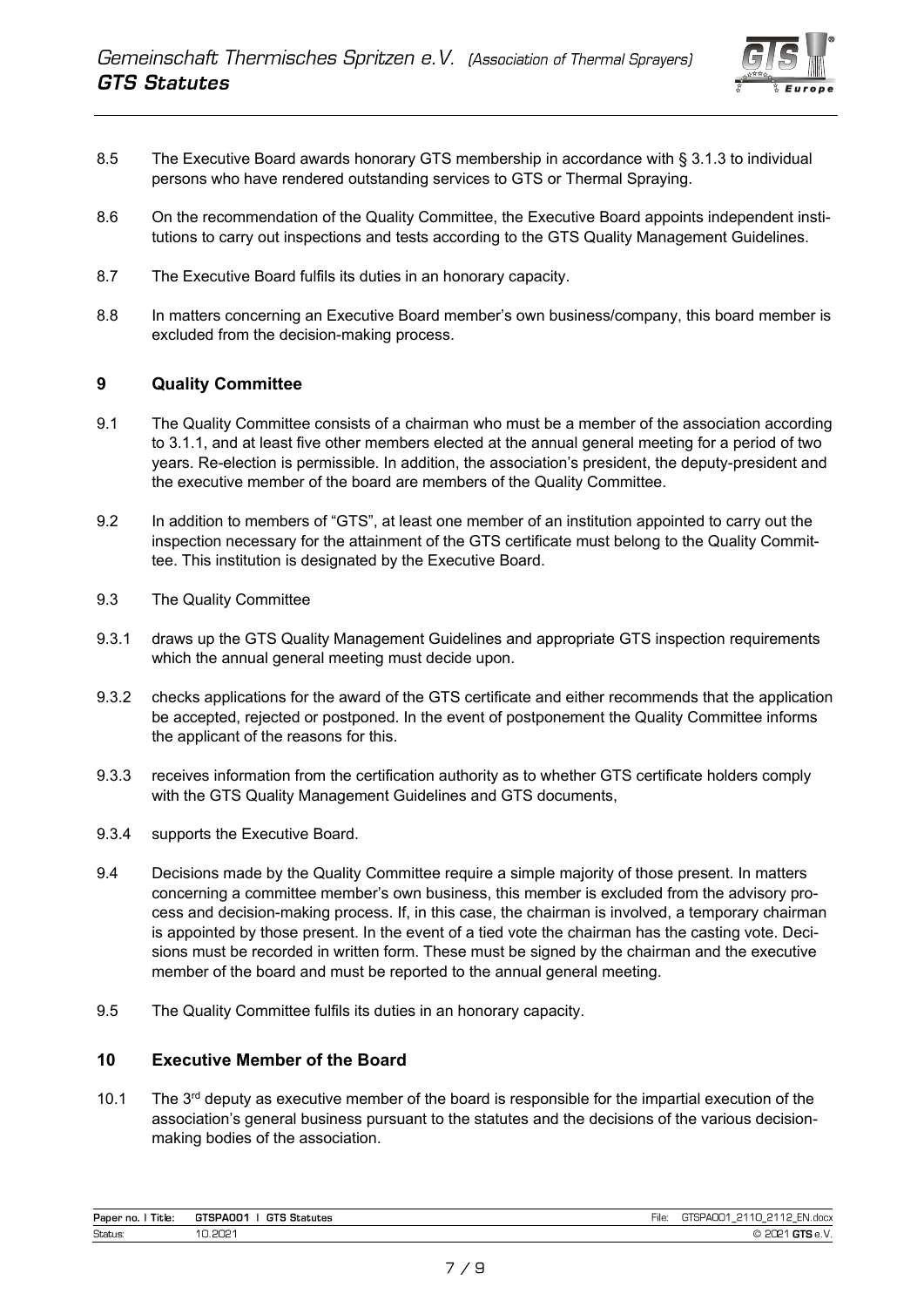

- 10.2 As executive member of the board the 3<sup>rd</sup> deputy can, within the limits of the budget, carry out transactions which are binding for the association.
- 10.3 The Executive Board pursuant to paragraph 8.1 a), b), c) can grant the  $3<sup>rd</sup>$  deputy as executive member of the board an expense allowance.

#### <span id="page-9-0"></span>**11 Data storage**

- 11.1 Within the framework of membership administration, the following data is collected from GTS member companies and contact persons: company name, surname, first name, address (business only), e-mail address, internet address, date of birth. This data is processed and stored within the scope of membership. Each company is assigned a membership number. The personal data is protected by appropriate technical and organisational measures to prevent access by third parties.
- 11.2 Data of non-members is strictly processed internally by the association if these have taken part in events for which fees were charged and therefore have entered a business relationship with GTS.
- 11.3 Within the scope of its cooperation with the certification authority, GTS must pass on the data of its members to the certification authority.
- 11.4 The association publishes data of its members on its website and in the association's magazine and distributes such data in the GTS members directory at trade fairs and other events if the member has not objected.
- 11.5 On leaving GTS, personal data entered into the financial accounting system will be stored for up to ten years after the Executive Board has confirmed membership termination in writing in accordance with tax law provisions.

#### <span id="page-9-1"></span>**12 The Court of Arbitration**

- 12.1 The court of arbitration is responsible for disputes arising from the GTS Statutes, including the GTS implementation requirements as well as the GTS Quality Management Guidelines and GTS inspection requirements, or from the association's activities.
- 12.2 The structure and procedure of the court of arbitration are laid down in the code of civil procedure, in so far as these statutes do not stipulate anything to the contrary.
- 12.3 Each party shall appoint an assessor. The assessors shall elect a chairperson who is qualified to be a judge. Within 4 weeks of appointing the second assessor the two assessors must agree on a chairperson. If no agreement is reached, the prosecuting party can demand that the 3<sup>rd</sup> deputy as executive member of the board request the District Court in Munich to appoint a chairperson. The same applies if one party fails to appoint an assessor within 4 weeks of being called upon to do so.
- 12.4 The court of arbitration rules on the dispute and the costs of the proceedings, excluding the remuneration for the members of the court of arbitration.
- 12.5 In emergency cases both parties are at liberty to apply for the issue of an interim injunction at the court of law responsible.

| Paper no.<br>Title: | <b>TSPANN1</b><br><b>GTS</b><br>Statutes<br>. تا | $-$<br>`∹ll∈. | <b>CALL</b><br>0.001<br>2112<br>0110<br>N.docx<br>- EN<br>ו וושר<br>--<br>$\overline{\phantom{a}}$<br>$\sim$ |
|---------------------|--------------------------------------------------|---------------|--------------------------------------------------------------------------------------------------------------|
| Status:             | יכ∩כ<br>ےب<br>◡.∟、                               |               | .                                                                                                            |